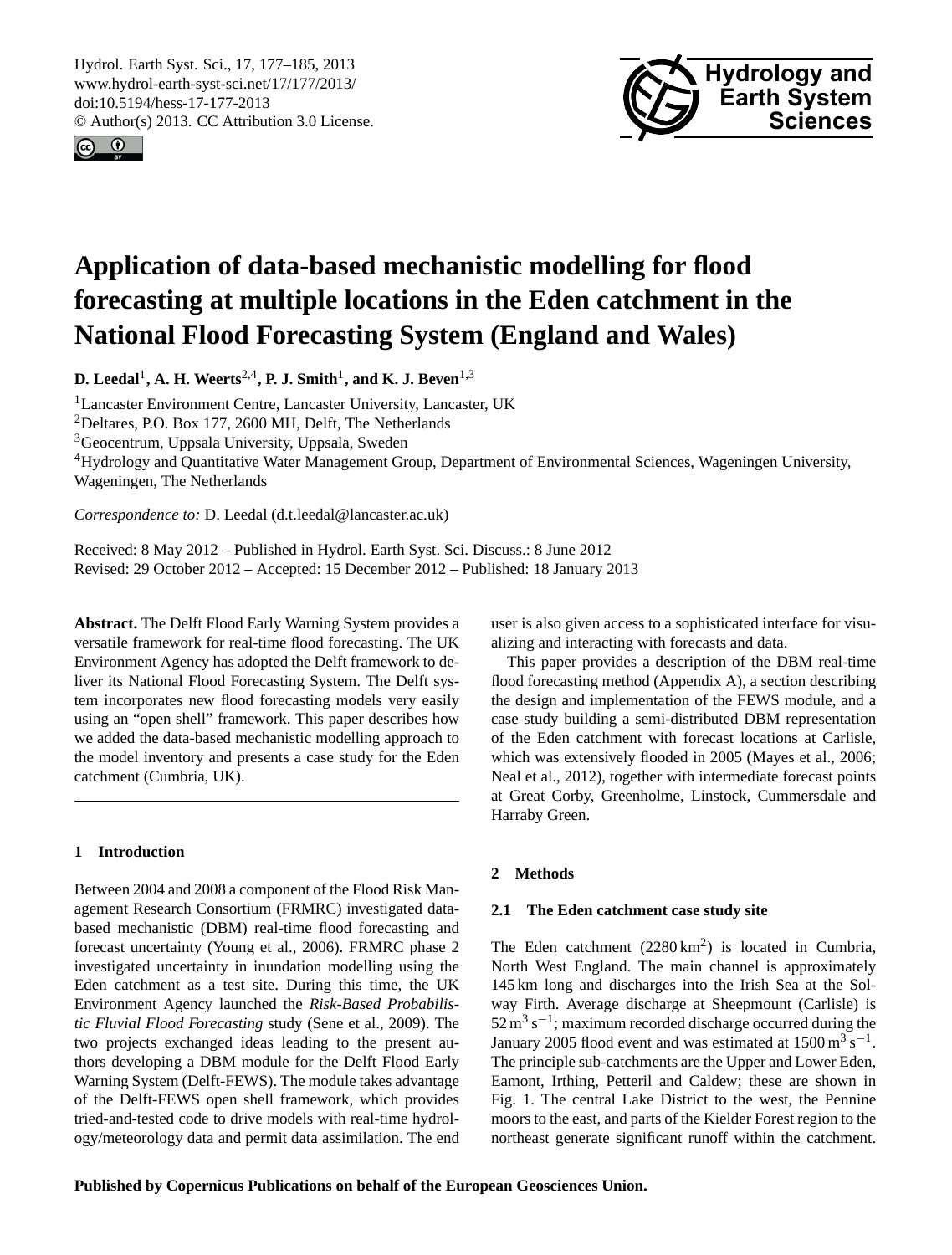[Allen et al.](#page-7-3) [\(2010\)](#page-7-3) describes the geology and hydrogeology of the region as part of the Eden Demonstration Test Catchment Project.

The Upper Eden forms the largest sub-catchment at ∼  $600 \text{ km}^2$ , with a number of tributaries originating from Mallerstang to the west and the Pennines to the east; both groups containing peaks over 700 m. The Lower Eden catchment contains a number of Pennine peaks on its eastern side, including Cross Fell (893 m). The western section is mainly improved farm land. The Eamont sub-catchment  $(158 \text{ km}^2)$  carries runoff from the central Lake District (including Helvellyn 950 m), where total rainfall is the highest in the catchment (approximately  $1700 \text{ mm yr}^{-1}$ ). Two lakes regulate flow along the Eamont: Ullswater (884 ha) and Haweswater (387 ha). The Irthing sub-catchment (335  $\text{km}^2$ ) is important from a flood management perspective as it is the only river carrying runoff from the northeast, close to the headwaters of the Tyne. This area was a major runoff generating region during the flooding in January 2005, contributing flows of  $250 \text{ m}^3 \text{ s}^{-1}$ . The Caldew sub-catchment (244 km<sup>2</sup>) is important for flooding at Carlisle as it drains from the high altitude regions of Skiddaw (931 m), which is a region of steep impermeable igneous rock resulting in a fast catchment response. The Petteril sub-catchment  $(160 \text{ km}^2)$  is mainly improved lowland farms. The population within the catchment is approximately 240 000; the principal population centres are Carlisle, Penrith and Appleby.

Forecast lead times in the catchment are limited to a maximum of seven hours by steep relatively impermeable uplands, areas of glacial moraines, high rainfall, and steep channel geometry. Numerical weather predictions can extend this horizon but introduce further uncertainty. The distribution of rain-generating regions increases the forecasting challenge: Inputs from the central Lake District, Pennines, Skiddaw, and Kielder convolve to a complex signal observed at Carlisle. The UK Environment Agency closely monitors the catchment with a telemetered network of 31 level and 16 rainfall gauges generating a data field at 15 min intervals. Figure 1 shows the Eden catchment, sub-catchments and gauges used by the DBM model described in this paper.

#### **2.2 The DBM flood forecasting model**

The FEWS DBM case study uses a network of 6 model nodes broadly representing the Eden sub-catchments. The configuration of the nodes is shown in Fig. 2 together with the Environment Agency gauge sites supplying input (rain or level) and output (level) to each node. Appendix [A](#page-0-0) gives a description of the DBM real-time flood forecasting method. The individual transfer functions, input non-linearity functions and Kalman filter hyperparameters of the Eden DBM model were identified, estimated and optimised using the RIV, RIVID and SDP functions from the Captain $M^M$  toolbox [\(Taylor et al.,](#page-7-4) [2007\)](#page-7-4) and the Matlab $^{TM}$  lsqnonlin function.



**Fig. 1.** The Eden catchment with locations of level  $(\blacksquare)$  and rain  $(A)$  gauges used by the DBM network model. Rain gauges R1 to R7: Crewe Fell, Carlisle, Geltsdale, Harescough, Mosedale, High Row, and Udford; level gauges L1 to L8: Greenholme, Linstock, Great Corby, Sheepmount, Harraby Green, Cummersdale, Udford, and Temple Sowerby.

The semi-distributed representation adds complexity but has the attractive properties of (1) accounting for spatial variability in the rainfall field, (2) providing forecasts at intermediate sites, and (3) introducing robustness should one or more data streams fail. The DBM approach models the relationship between an upstream level (or rainfall) as input and the downstream level. The resulting forecasting model is not, therefore, subject to a direct mass balance constraint, but this can be an advantage in times of flood when the rainfall monitoring network will not necessarily give an accurate input signal. It also means that a rating curve does not introduce additional uncertainty – particularly significant during extreme floods. At Carlisle, the peak water level in 2005 was 1.66 m above previous discharge measurements, this resulted in significant changes to the original rating curve estimates [\(Spencer et al.,](#page-7-5) [2006\)](#page-7-5). In addition, it is often forecasts of water level that are actually required for flood warning purposes. A number of previous studies have shown good results by forecasting level rather than discharge (see for example [Romanowicz et al.,](#page-7-6) [2006;](#page-7-6) [Leedal et al.,](#page-7-7) [2009;](#page-7-7) [Alfieri](#page-7-8) [et al.,](#page-7-8) [2011\)](#page-7-8).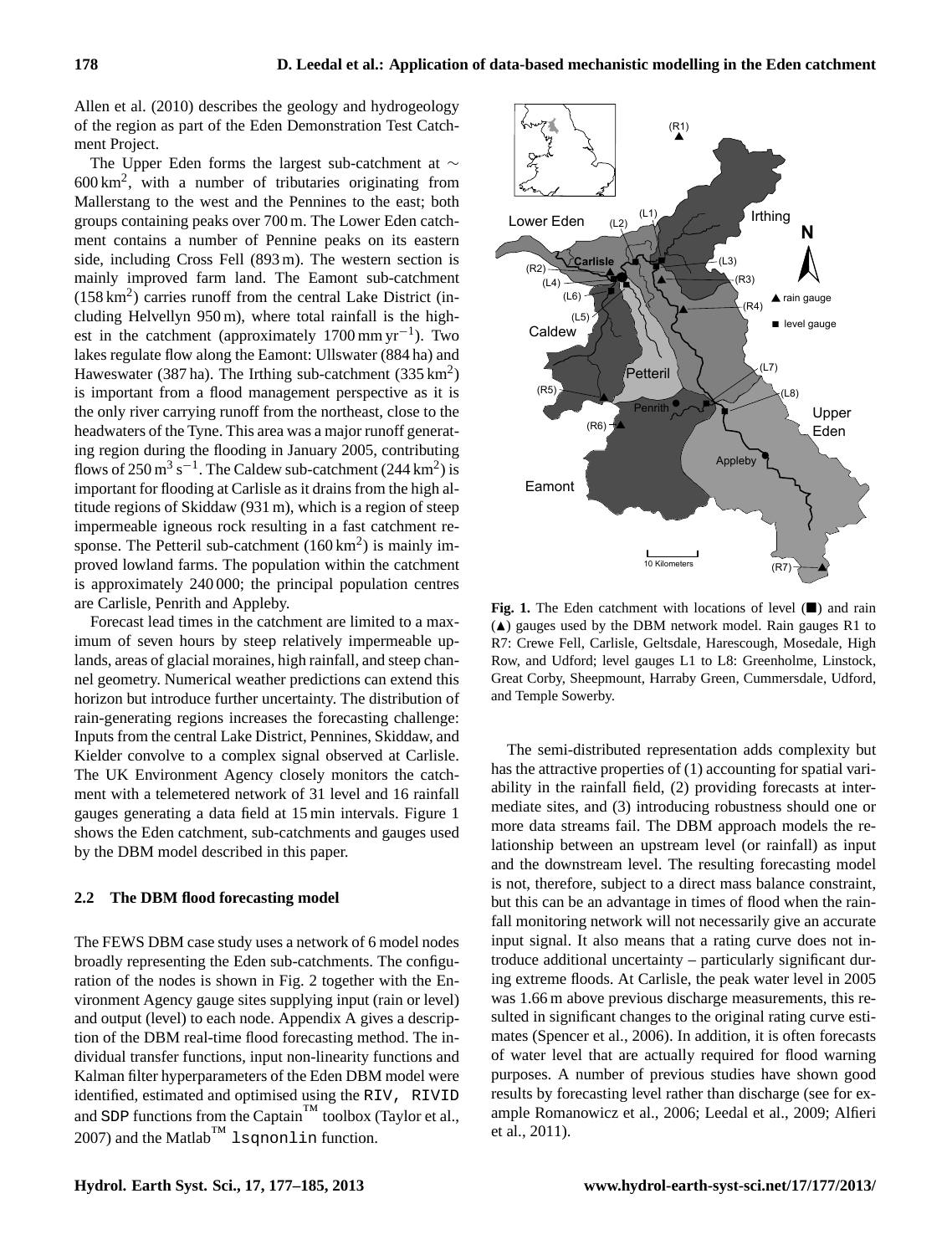

**Fig. 2.** Configuration of the nodes making up the Eden FEWS DBM module.

# **2.2.1 Forecast uncertainty**

The Kalman filter algorithm described in Appendix [A](#page-0-0) operates as an estimator for the probability distribution of the model states. Online data assimilation updates the state, error covariance, and forecast estimates. Equation [\(A6\)](#page-6-0) uses this information to estimate a variance for forecast error. The statistical assumptions of the Kalman filter and the form of the heteroskedastic variance model influence the accuracy of uncertainty estimates. Each is a simplification of the real system, and therefore calibration and ongoing testing should be used to monitor performance.

Uncertainty estimation is important in operational flood forecasting (see [Beven,](#page-7-9) [2012,](#page-7-9) 289–311). Other research investigating probabilistic forecasting within FEWS includes [Weerts et al.](#page-7-10) [\(2011\)](#page-7-10) describing the quantile regression method. The FEWS data visualisation screen presents uncertainty to the end user by displaying the 50th percentile forecast together with the 5 to 95th percentile range. Large uncertainty clearly communicates a volatile catchment or poorly performing model.

# **2.3 FEWS DBM module**

## **2.3.1 Overview of FEWS**

The FEWS open shell framework links a central database of hydrological and meteorological time series to an evergrowing inventory of forecasting models [\(Werner et al.,](#page-8-1) [2013\)](#page-8-1). An advanced set of utilities encapsulates data using extensible markup language (XML) and distributes these in a format specified by the model's *adapter module*. The end user is supplied with a graphical interface to view and interact with data.

The FEWS database adapter performs sophisticated merging of time series to ensure that, where multiple pieces of information are available, observational data takes precedence followed by the most recently generated forecast values [\(Deltares,](#page-7-11) [2010\)](#page-7-11). This is important where upstream DBM nodes cascade forecasts to downstream nodes in order to achieve the maximum catchment lead time. In addition, FEWS substitutes the most logical value if a data point is missing or marked as corrupt. This improves operational robustness.

The FEWS framework and DBM module are purely for operational use. We used the open source R language for the DBM module as it has all necessary functionality and the liberal terms of the GNU General Public Licence allow straightforward, cost-effective distribution [\(R Development](#page-7-12) [Core Team,](#page-7-12) [2008\)](#page-7-12). Model identification, estimation and optimisation are carried out separately using the modeller's tools of choice.

The FEWS DBM module specifies the directory tree and naming convention shown in Fig. 3. Each DBM node is fully described by the components in Table 1. This information is stored as name–value pairs in each node's initialConditions file. The DBM model's MAIN SCRIPT calls functions in turn that transfer the appropriate values from initialConditions to the mainProcessingLoop. This function performs Eqs. [\(A4\)](#page-6-1), [\(A6\)](#page-6-0), and [\(A9\)](#page-6-2). At present, the mainProcessingLoop function is identical in each node and could have been a shared function; however, for maximum flexibility, we chose to maintain a copy in each node so each can run a unique version of the Kalman filter algorithm in the future if required.

#### **2.3.2 How the DBM module operates**

The FEWS DBM nodes operate recursively: As sample period k becomes  $k - 1$ , new observational data  $(u_k, y_k)$  are assimilated to produce the output forecast horizon,  $\hat{y}_{k+1}$  to  $\hat{y}_{k+\delta}$ , where  $\delta$  is the maximum forecast lead time available at the node (see Appendix [A\)](#page-0-0). The algorithm also estimates the uncertainty of each point in the forecast horizon,  $Var(\hat{y}_{k+1|k},..., \hat{y}_{k+\delta|k})$ . The nodes must be evaluated in the order determined by the model cascade. Details of the algorithm are provided in Appendix [A.](#page-0-0)

Operational flood forecasting models must be able to stop and start execution between observations. The DBM model suits this mode of operation because it is a Markov process with a small number of model states. Storing the present model state is all that is required to form the next state and forecast horizon once new input data arrive. A small binary file can conveniently store the state data between samples. Also stored are the model parameters listed in Table 1; these are presently time invariant, but the storage–retrieval cycle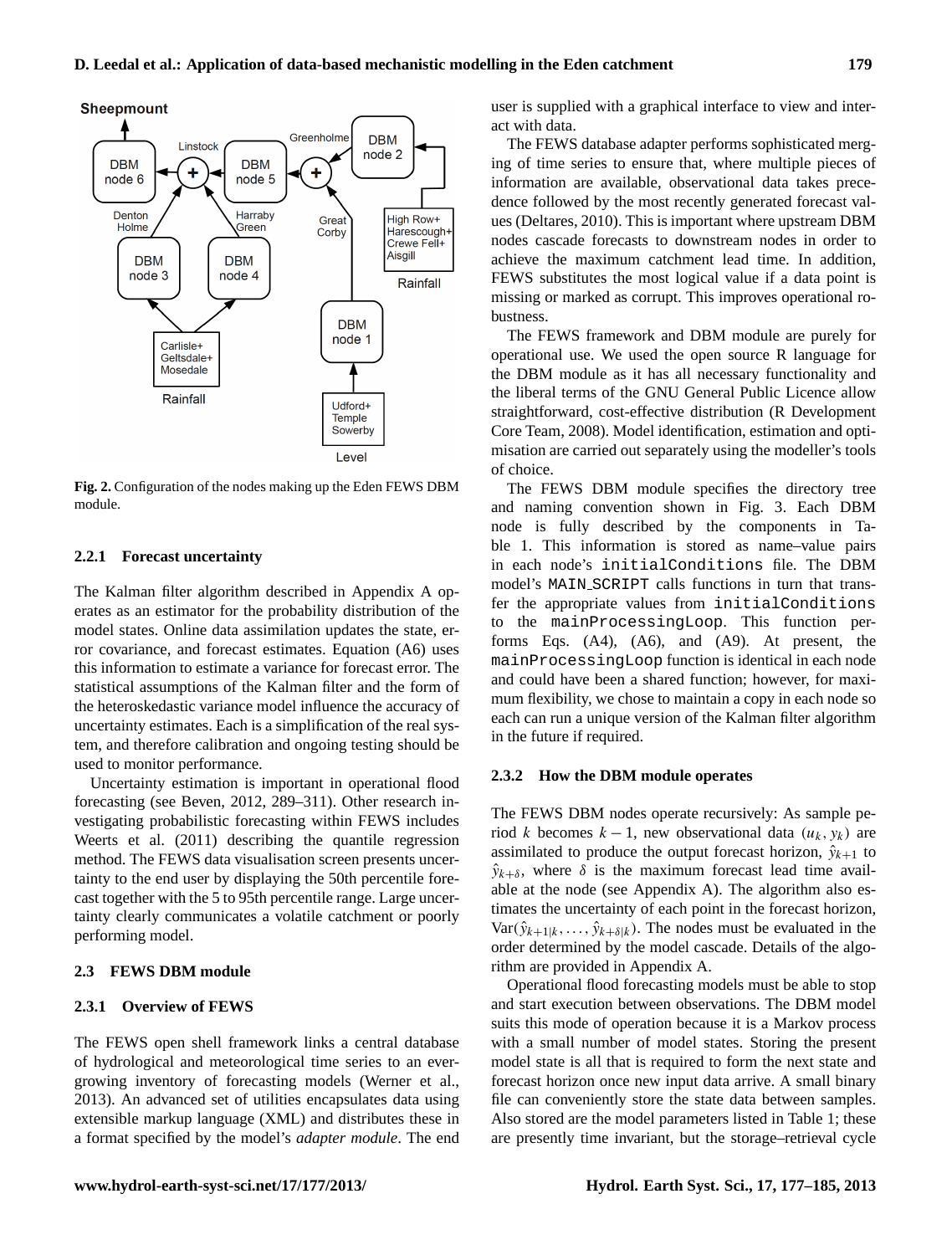**Table 1.** The data structure describing a FEWS DBM node. Each node also includes a hard-coded input non-linearity function.

| Data item                                                    | Description                                     |
|--------------------------------------------------------------|-------------------------------------------------|
| x                                                            | Model states                                    |
| $\hat{v}$                                                    | Estimate for output                             |
| $\hat{\sigma}^2$                                             | Estimate of variance for $\hat{v}$              |
| $p, g, q_g$                                                  | Adaptive gain parameters as defined in Eq. (A9) |
| m                                                            | Order of transfer function numerator            |
| n                                                            | Order of transfer function denominator          |
| isLevel                                                      | Boolean defining if input is level or rain      |
| outOffset                                                    | Offset value for the output                     |
| inOffset                                                     | Vector of input offset $(s)$                    |
| δ                                                            | Maximum forecast lead time                      |
| $\mathbf{F}, \mathbf{g}, \mathbf{h}, \mathbf{P}, \mathbf{Q}$ | Kalman filter parameters as defined in Eq. (A4) |
| $\theta_0$ , $\theta_1$                                      | Heteroskedastic variance parameters as defined  |
|                                                              | in Eq. $(A5)$                                   |

adds little overhead and would allow time-varying parameters in the future.

At each time step FEWS extracts three data files from the central database: (1) observed input data made of present and  $\delta$  past values – for multiple input sites this file will have as many columns as required; (2) output data containing present and  $\delta$  future time steps, with future values marked as missing; and (3) auxiliary data (presently unused but available for future development). FEWS shifts the input data forward in time by  $\delta$  time steps so the DBM module can always assume a  $\delta$  of 0. The time shift appears complicated but is easily performed by FEWS, making the DBM processing straight forward.

A forecast is generated for any segment of the output series marked as missing; therefore, a forecast is always made for the final  $\delta$  output values beyond the present sample time. The DBM module returns a file containing date, time, and a set of forecast percentiles (5, 50 and 95th by default). The FEWS adapter transfers this to the central database. Figure 4 shows the order of operation for a single time step. The process takes only seconds. The algorithm performs checks and logs progress at each stage of execution. The local machine can be powered down between samples if required.

#### **3 Results for the Eden**

## **3.1 Calibration**

Calibration data ran from 9 September 2003 to 10 March 2005. The January 2005 flood event is significant in this period, with flows estimated to be in excess of  $1500 \text{ m}^3 \text{ s}^{-1}$ , the highest on record (see [Mayes et al.,](#page-7-1) [2006;](#page-7-1) [Archer et al.,](#page-7-13) [2007;](#page-7-13) [Roberts et al.,](#page-7-14) [2009\)](#page-7-14). Using the DBM methodology, we identified and estimated the transfer function and input non-linearity for each of the 6 nodes pictured in Fig. 2. Each parameterisation had a reasonable



**Fig. 3.** The FEWS DBM module makes use of a directory and file naming convention. A catchment has a top level DBM\_<name> directory. Inside this, the functions of each node are contained within a separate Folder<ID> directory. The Config directory contains the main executable script and common processing functions. A Work directory stores input, output and log files. The states directory stores each node's internal state data between execution steps. Individual scripts are labelled with "F" for a function, "D" for a data file, "T" for a text file, or "M" for the main executable script.

mechanistic interpretation: We consistently identified two dominant modes for rainfall to level models implying parallel fast and slow pathways (on the order of hours and days, respectively). Level to level nodes each returned a simple first-order response. The input non-linearity function for rainfall to level nodes roughly followed a logarithmic curve, indicating sensitivity to catchment antecedent conditions (increased runoff generation per unit of rainfall for a wet catchment).

We incorporated each node into the data assimilation algorithm shown in Appendix [A](#page-0-0) and optimised the Kalman filter hyperparameters according to [Smith et al.](#page-7-15) [\(2012a\)](#page-7-15), calculating cost at the maximum forecast lead time. We manually specified adaptive gain hyperparameters to produce low-frequency, small amplitude forecast gain adjustments. Finally, we packaged the nodes into the full nested catchment structure. Example results for Sheepmount (Carlisle) are shown in Fig. 5.

# **3.2 Testing**

The Environment Agency supplied testing data up to December 2011. This includes a significant flood in November 2009. We drove the DBM module with this data simulating the online data assimilation and forecasting process. The results for each location and lead time were stored. Figures 6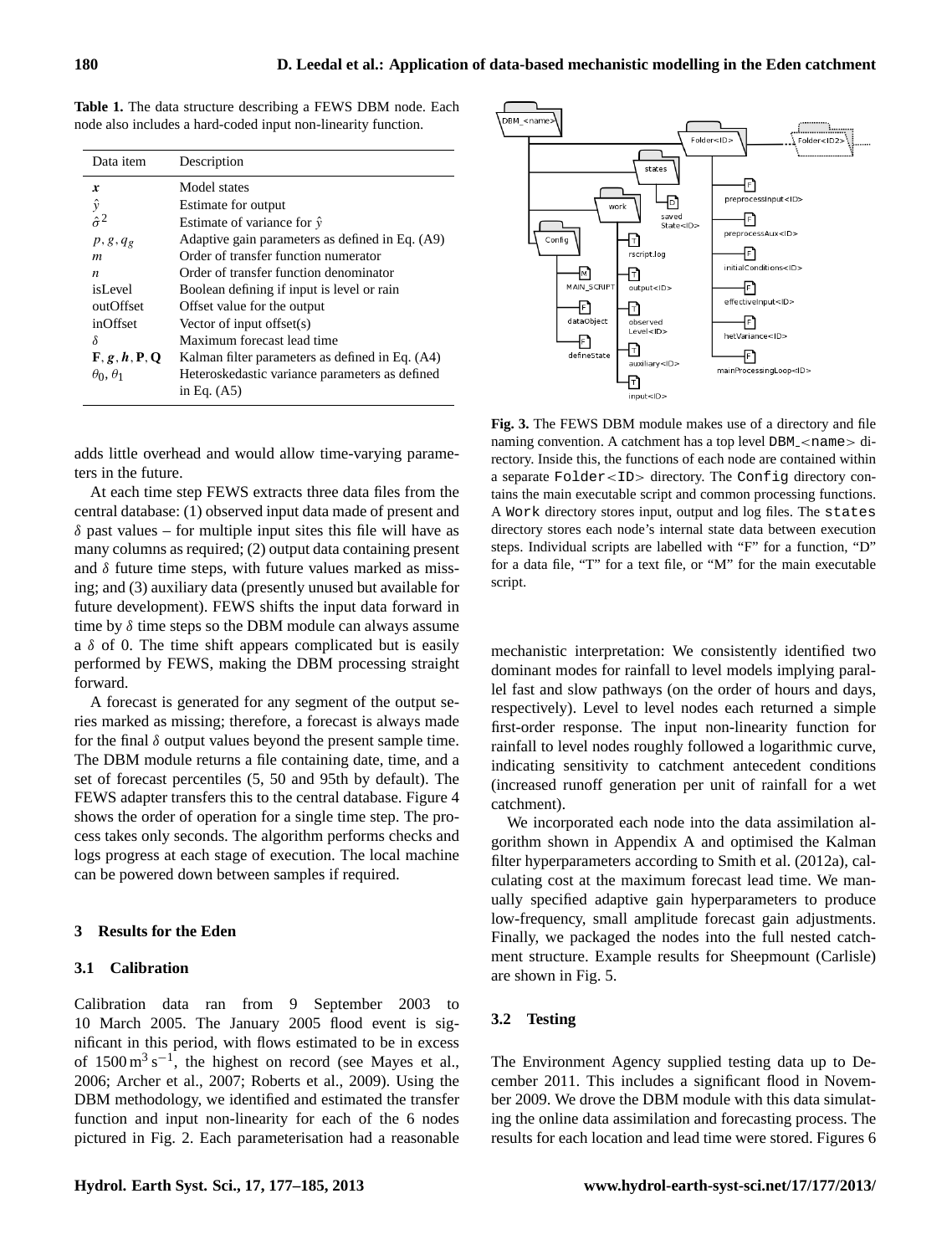

**Fig. 4.** Flowchart showing the operations performed during a single data assimilation and forecast cycle. The initialization step loads the  $k = 0$  conditions.

and 7 show detailed results for November 2009 at Sheepmount and December 2007 at Linstock, respectively.

Figures comparing forecast and observation using a compressed time axis can appear overly convincing; instead we provide two alternative analyses of the Sheepmount data: (1) probability of detection (POD) and false alarm ratio (FAR) statistics (see Appendix [B\)](#page-0-2), and (2) Nash–Sutcliffe efficiency measures for the full data set and the sub-set above 3 m level.

Using the Environment Agency flood warning thresholds for Sheepmount, we counted 57 threshold-crossing events. Table 2 gives a summary of POD and FAR results for a 6 h forecast at Sheepmount. The DBM module matched each threshold-crossing event. Data assimilation ensures the forecast tracks the observations reasonably well; occasionally the



**Fig. 5.** Results for the January 2005 event at Sheepmount (Carlisle). Dots show observed levels spaced at 2-h intervals; the solid line is the f-step ahead forecast (where  $f = 2, 4, 6$  and 7 h); the grey area is the  $\pm 2$  standard deviation estimate of forecast uncertainty.

**Table 2.** 6-h lead-time performance measures for Sheepmount (Carlisle).

| <b>Statistic</b> | Mean  | $Mean + s.d.$ | Mean $+2$ s.d. |
|------------------|-------|---------------|----------------|
| <b>POD</b>       | 100 % | 100 %         | $100\%$        |
| <b>FAR</b>       | 38.2% | 54 %          | 61 %           |

forecasts stray above a threshold not crossed by observations, increasing the false alarm rate. As expected, using the upper percentiles of the uncertainty range in the FAR calculation increases the false alarm ratio.

Table 3 gives Nash–Sutcliffe efficiency measures for the entire test data (35007 samples) and for the sub-set with a level over 3 m (334 samples). The global goodness-of-fit measure is excellent; however, it is considerably degraded for high-flow events. In theory, approximately 32 and 5 percent of observations should fall outside the 1 and 2 standard deviation ranges, respectively. The global data roughly conforms to this expectation; again, the high-flow events demonstrate higher variance. While the heteroskedastic forecast uncertainty estimates go some way to addressing this, there are clearly further challenges. However, as Figs. 6 and 7 show, the DBM module provides valuable forecast information. It is worth noting the efficiency measure is reduced for highflow events by a general tendency to over-predict level, which is arguably preferable from a precautionary perspective.

## **4 Conclusions**

We have shown the DBM method produces an effective and computationally efficient semi-distributed catchment model for real-time flood forecasting. The data assimilation process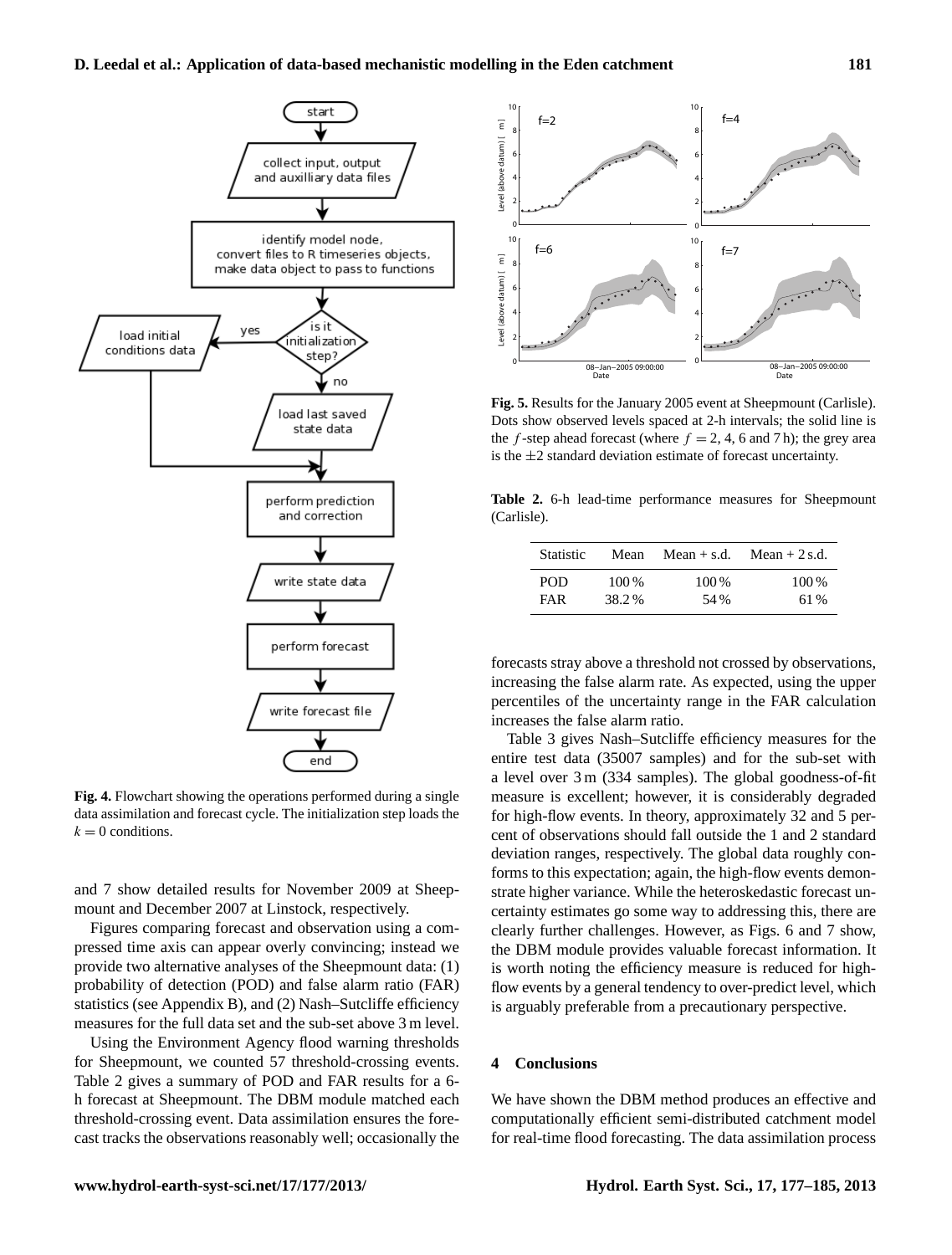

**Fig. 6.** Results for the November 2009 event at Sheepmount (Carlisle). Dots show observed levels spaced at 2-h intervals; the solid line is the f-step ahead forecast (where  $f = 2$ , 4, 6 and 7 h); the grey area is the  $\pm 2$  standard deviation estimate of forecast uncertainty.



**Fig. 7.** Results for the December 2007 event at Linstock (approximately 2 km upstream of Carlisle, maximum lead time 6 h). Dots show observed levels spaced at 2-h intervals; the solid line is the f-step ahead forecast (where  $f = 2, 4, 5$  and 6 h); the grey area is the  $\pm 2$  standard deviation estimate of forecast uncertainty.

is based on the Kalman filter and is therefore probabilistic. The DBM module provides an estimate of forecast uncertainty. However, this study clearly illustrates the challenge of probabilistic flood forecasting by showing how the upper percentiles of the uncertainty range generate a high false alarm rate while often underestimating the true variance of highflow events.

We have also shown how the Delft-FEWS framework provides a flexible and extensible mechanism for incorporating new flood forecasting models. Developing the DBM module for FEWS provided a test case for knowledge transfer between the research and operational environments. This process was quite straightforward, which demonstrates the strength of the FEWS philosophy.

**Table 3.** Summary of model performance for observations above 0 m (*row 1*) and 3 m (*row 2*). Column 3 (N–S) is the Nash–Sutcliffe efficiency measure. Columns 4 and 5 show the percentage of observations outside the estimated 1 and 2 standard deviation range. Results are for the 6-h forecast at Sheepmount.

| Depth $(m)$ | Number of<br>observations | $N-S$ | <b>Observations</b><br>outside<br>$1$ s.d. | <b>Observations</b><br>outside<br>$2$ s.d. |
|-------------|---------------------------|-------|--------------------------------------------|--------------------------------------------|
| 3           | 35 007                    | 0.98  | 17.3%                                      | 5.1%                                       |
|             | 334                       | 0.45  | 74.2%                                      | 34.3%                                      |

# **Appendix A**

# **DBM modelling and data assimilation**

## **A1 DBM modelling**

<span id="page-5-0"></span>The fundamental component of a DBM model is the system transfer function; in discrete time

$$
y_k = \frac{B(z^{-1})}{A(z^{-1})} u_{k-\delta} + \xi_k ,
$$
 (A1)

where  $B(z^{-1})$  and  $A(z^{-1})$  are polynomials of order m and *n*, respectively:  $B(z^{-1}) = b_0 + b_1 z^{-1} + ... + b_m z^{-m}$  and  $A(z^{-1}) = 1 + a_1 z^{-1} + \dots + a_n z^{-n}$ . Here  $z^{-1}$  is the discrete time backwards shift operator, i.e.  $z^{-i}u_k = u_{k-i}$ ;  $\delta$  is an integer value representing the time lag of the system, i.e. output  $(y)$  at time k is a response to the input stimulus  $(u)$  applied at time  $k - \delta$ ;  $\xi_k$  is a noise input representing all the stochastic components of the system not accounted for by the model. The model orders  $(m \text{ and } n)$  and the polynomial coefficients are identified and estimated from time series data (see [Young,](#page-8-2) [2011\)](#page-8-2).

# **A2 Mechanistic interpretation**

The steady-state gain and time constant of a first-order transfer function,  $b_0/(1 + a_1 z^{-1})$ , are calculated respectively by  $b_0/(1 + a_1)$  and  $-\Delta t/\ln(a_1)$ , where  $\Delta t$  is the discrete sampling time (60 min in this example). A high-order transfer function response can be exactly matched by a combination of first-order transfer functions. The number of acceptable combinations grows rapidly as the order of the parent transfer function increases. For example, the second-order Eden transfer functions could be represented as two firstorder components in either parallel or feedback formation; however, the feedback form has no mechanistic justification. The first-order properties tell the modeller if he or she has identified a sensible representation of the process: In flood forecasting, steady-state gains should be positive, and highorder systems should form first-order components with realvalued time constants. The DBM approach calls for mechanistic interpretation – this guards against overfitting and poor extrapolation.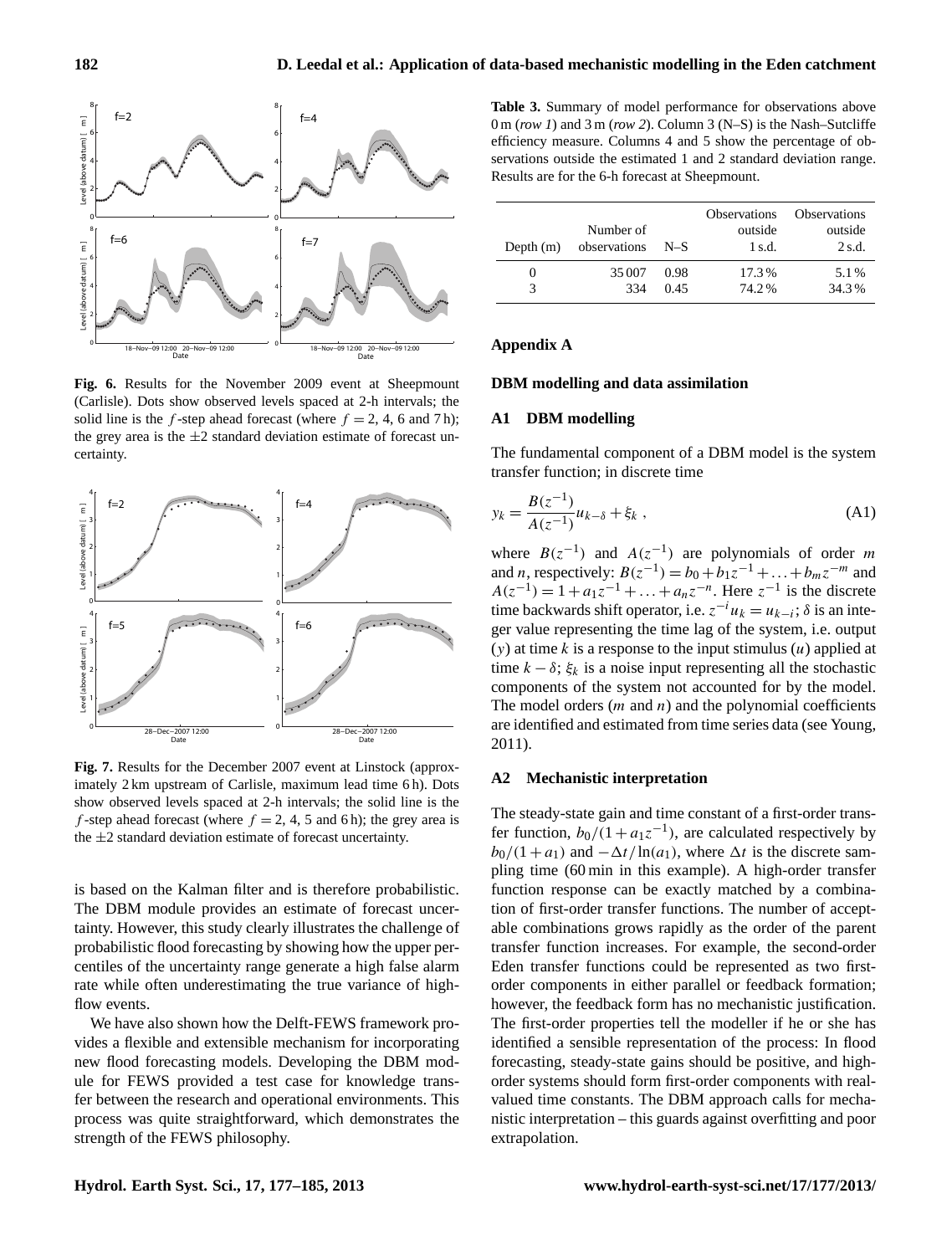## **A3 Input non-linearity**

The model input can be transformed to increase linearity between input and output using

$$
r_k = F(u_k, \hat{y}_{k+f}),\tag{A2}
$$

where r is now the *effective* input formed as a function of the observed input  $(u)$  and the estimated level  $(\hat{y})$  at forecast lead time  $f$ .

The DBM approach does not impose a specific form for the function  $F$ . [Beven et al.](#page-7-16) [\(2011\)](#page-7-16) describe several candidates including power law, radial basis functions, piecewise cubic Hermite data interpolation, and Takagi–Sugeno fuzzy inference systems. The FEWS DBM module uses a function command so the modeller can develop the input non-linearity independently of the main body of the algorithm.

### **A4 State space representation**

Equation [\(A3\)](#page-6-4) represents Eq. [\(A1\)](#page-5-0) in state space form.

$$
\begin{aligned} \n\mathbf{x}_k &= \mathbf{F}\mathbf{x}_{k-1} + \mathbf{g}r_{k-\delta} + \zeta_k \\ \ny_k &= \mathbf{h}^T \mathbf{x}_k + \xi_k \tag{A3} \n\end{aligned}
$$

where  $x_k$  is a vector of internal model states; the elements of  $\bf{F}, \bf{g}$ , and  $\bf{h}$  are determined by the transfer function parameters; and  $r_{k-\delta}$  is the suitably lagged effective input value. T is the transpose operator. For operational flood forecasting,  $\delta$ is the identified advective time delay between input and output;  $\zeta_k$  is a vector of process noise  $[\zeta_{1,k} \cdots \zeta_{n,k}]^T$  with each element applied to the associated *n* internal states;  $\xi_k$  is the observation noise associated with the measurement. Here we make the simplifying assumption that the elements of  $\zeta_k$  and  $\xi_k$  are zero mean, serially uncorrelated and statistically independent, normally distributed random variables with variance at sample k specified by  $\zeta_{1,k} \cdots \zeta_{n,k}$  and  $\xi_k$ . Specifying variance at each sample period allow a heteroskedastic modelling framework (see later). The state space representation is ideal for data assimilation using the Kalman filter (KF) [\(Kalman,](#page-7-17) [1960\)](#page-7-17). [Young](#page-8-3) [\(2002\)](#page-8-3) describes a modified KF designed for the DBM model structure. Equation [\(A4\)](#page-6-1) shows the two stage data assimilation process.

<span id="page-6-1"></span>Forecast :

$$
\hat{\mathbf{x}}_{k|k-1} = \mathbf{F}\hat{\mathbf{x}}_{k-1} + \mathbf{g}r_{k-1} \n\mathbf{P}_{k|k-1} = \mathbf{F}\mathbf{P}_{k-1}\mathbf{F}^T + \hat{\sigma}_k^2 \mathbf{Q} \n\hat{y}_{k|k-1} = \mathbf{h}^T \hat{\mathbf{x}}_{k|k-1} \n\text{Correction : \n\hat{\mathbf{x}}_k = \hat{\mathbf{x}}_{k|k-1} + \mathbf{P}_{k|k-1}\mathbf{h}[\hat{\sigma}^2 + \mathbf{h}^T \mathbf{P}_{k|k-1}\mathbf{h}]^{-1} \{y_k - \hat{y}_{k|k-1}\} \n\mathbf{P}_k = \mathbf{P}_{k|k-1} - \mathbf{P}_{k|k-1}\mathbf{h}[\hat{\sigma}^2 + \mathbf{h}^T \mathbf{P}_{k|k-1}\mathbf{h}]^{-1} \mathbf{h}^T \mathbf{P}_{k|k-1} \n\hat{y}_k = \mathbf{h}^T \hat{\mathbf{x}}_k
$$
\n(A4)

where  $P_k$  is the error covariance matrix associated with the state estimate vector  $\hat{x}_k$ ; **Q** is a square matrix with diagonal entries representing the ratio of variance of the process to observation noise for the model states (off-diagonal entries = 0), i.e. the diagonal elements of **Q** are  $\left[\frac{\zeta_{1,k}}{\zeta_{k}}\right]$  $\frac{\xi_{1,k}}{\xi_k}\cdots\frac{\xi_{n,k}}{\xi_k}$  $\frac{\delta n,k}{\xi_k}$ ];  $\hat{\sigma}_k^2$  is an estimate of the heteroskedastic observation noise variance at sample k calculated using the empirical formula

<span id="page-6-3"></span>
$$
\hat{\sigma}_k^2 = \theta_0 + \theta_1 \hat{y}_k^2 \,, \tag{A5}
$$

where  $\theta_0$  and  $\theta_1$  are hyperparameters determining the degree of inflation in observation uncertainty for increasing amplitude of the observation. Iterating the forecast step of Eq. [\(A4\)](#page-6-1) generates the f-step forecast (where  $f \leq \delta$ ). The variance of the forecast  $\hat{y}_{k+f|k}$  is estimated by

<span id="page-6-0"></span>
$$
\text{Var}(\hat{y}_{k+f|k}) = \hat{\sigma}_k^2 + \boldsymbol{h}^T \mathbf{P}_{k+f|k} \boldsymbol{h}.
$$
 (A6)

#### **A5 Hyperparameter optimisation**

<span id="page-6-4"></span>The hyperparameters in Eqs. [\(A4\)](#page-6-1) and [\(A5\)](#page-6-3) are multiplicative and cannot be optimised directly. [Smith et al.](#page-7-15) [\(2012a\)](#page-7-15) show optimisation up to proportionality if  $\theta_0$  is fixed at 1 and the optimisation is limited to a scaled  $\theta_1$  and the diagonal elements of **Q**. The result gives a ratio for distributing process noise between the state variables, and a scaled  $\theta_1$ . To implement, replace Eq. [\(A5\)](#page-6-3) with

$$
\hat{\sigma}_k^2 = c_{\text{scale}} (1 + \theta_1 \hat{y}_k^2),\tag{A7}
$$

then, assuming normally distributed model residuals, estimate  $c_{scale}$  using

$$
\frac{y_k - \hat{y}_k}{\hat{q}_{k|k-f}} \sim N(0, c_{\text{scale}}). \tag{A8}
$$

# **A6 Adaptive gain**

Finally, we include an adaptive gain mechanism such that the true output  $(y_k)$  is assumed to be a product of a time varying scalar gain term  $(g_k)$  and the model estimate  $(\hat{y}_k)$ . The gain operates independently of the main data assimilation scheme and is designed to account for long-term bias in the equilibrium response of the catchment such as seasonal variations or gradual adjustments to channel geometry. The time variation in the gain term is modelled as a random walk process again employing a Kalman filter algorithm to update the gain state online in response to observed level data. The adaptive gain is fixed during the f -step forecast period as no new level data is available for assimilation. The modified scalar Kalman filter proposed by [Young](#page-8-3) [\(2002\)](#page-8-3) is used for the adaptive gain:

<span id="page-6-2"></span>
$$
p_{k|k-1} = p_{k-1} + q_g
$$
  
\n
$$
p_k = p_{k|k-1} - \frac{p_{k|k-1}^2 \hat{y}_k^2}{1 + p_{k|k-1} \hat{y}_k^2},
$$
  
\n
$$
\hat{g}_k = \hat{g}_{k-1} + p_k \hat{y}_k \{y_k - \hat{g}_{k-1} \hat{y}_k\}
$$
\n(A9)

where  $p_k$  is the error variance term associated with the gain estimate  $(\hat{g}_k)$ ;  $q_g$  is a noise variance ratio that determines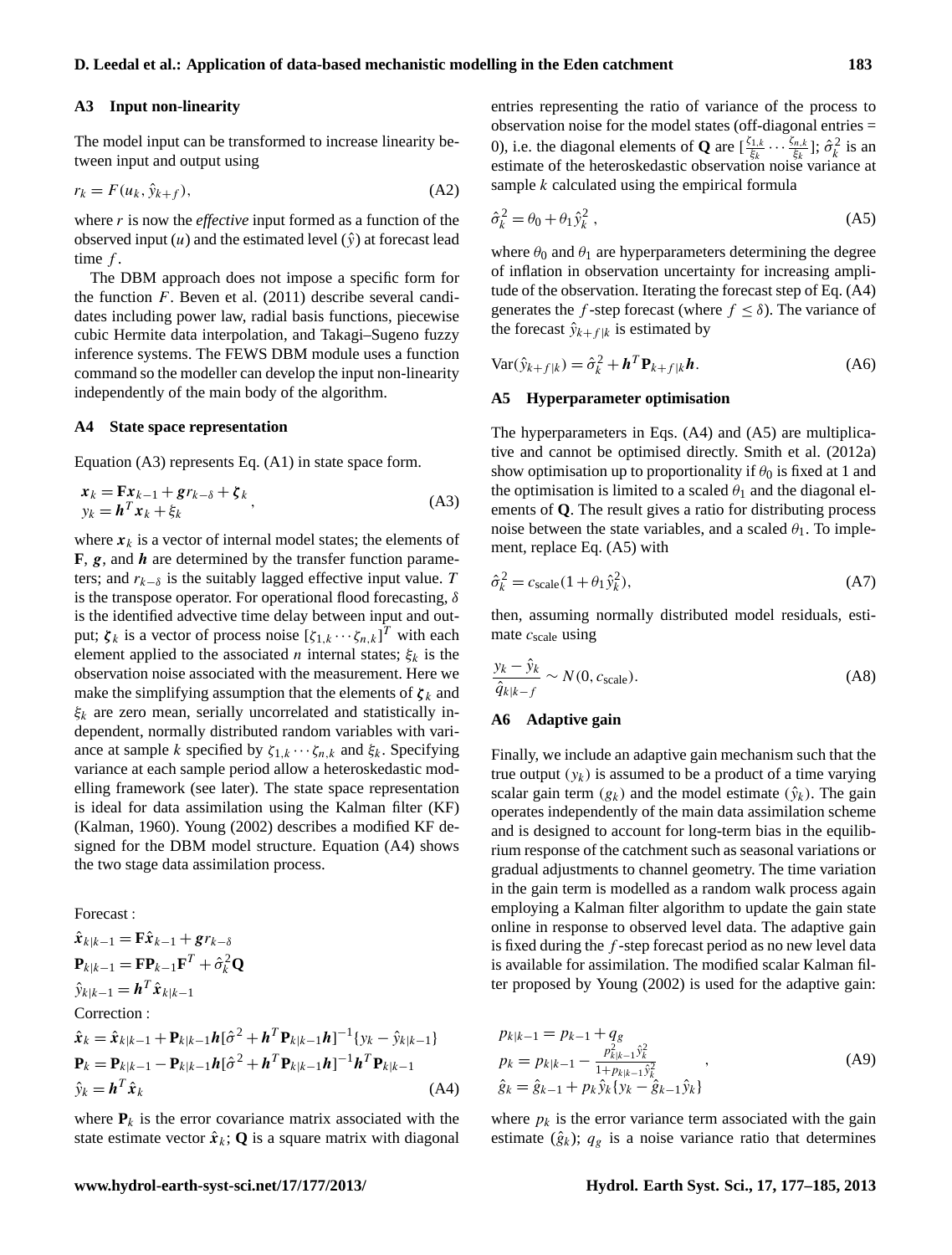how quickly the gain is allowed to adjust;  $\hat{y}_k$  is the estimate of level prior to applying the adaptive gain; and  $y_k$  is the observed level. In the Eden example described in this paper, the  $q_g$  terms were tuned manually taking values between  $1 \times 10^{-2}$  and  $1 \times 10^{-5}$ , depending on the characteristics of the node. It is useful to note that the adaptive gain method can be used on its own as a form of data assimilation for any deterministic model (e.g. [Smith et al.,](#page-7-18) [2012b\)](#page-7-18).

#### **Appendix B**

#### **POD and FAR calculation**

Probability of detection (POD) and false alarm ratio (FAR) (see [Sene et al.,](#page-7-0) [2009,](#page-7-0) p. 25) gauge a model's forecast skill. When a threshold crossing is forecast, that prediction can turn out to be either (a) correct, or (b) wrong. Alternatively, a forecast of a threshold not crossed can turn out to be (c) wrong, or (d) correct. POD and FAR are calculated by summing each outcome over a number of events, and then POD =  $\frac{a}{a+c}$  and FAR =  $\frac{b}{b+a}$ .

*Acknowledgements.* This research was carried out as part of RPA9 and SWP1 of the Flood Risk Management Research Consortium (FRMRC) phase 1 and 2. The principal sponsors of FRMRC are the Engineering and Physical Sciences Research Council (EPSRC) in collaboration with the Environment Agency (EA), the Northern Ireland Rivers Agency (DARDNI), the United Kingdom Water Industry Research Organisation (UKWIR), the Scottish Government (via SNIFFER), the Welsh General Assembly (WAG) through the auspices of the Defra/EA, and the Office of Public Works (OPW) in the Republic of Ireland. The data was supplied by the Environment Agency. Deltares provided access to the FEWS National Flood Forecasting System (NFFS) and expert support and advice during the development of the DBM module. The work was also supported by the UK Environment Agency project SC080030 *Risk-based probabilistic fluvial flood forecasting for integrated catchment models*.

Edited by: Y. Liu

# **References**

- <span id="page-7-8"></span>Alfieri, L., Smith, P. J., Thielen-del Pozo, J., and Beven, K. J.: A staggered approach to flash flood forecasting – case study in the Cévennes region, Adv. Geosci., 29, 13-20, [doi:10.5194/adgeo-](http://dx.doi.org/10.5194/adgeo-29-13-2011)[29-13-2011,](http://dx.doi.org/10.5194/adgeo-29-13-2011) 2011.
- <span id="page-7-3"></span>Allen, D., Newell, A., and Butcher, A.: Preliminary review of the geology and hydrogeology of the Eden DTC sub-catchments, available at: <http://nora.nerc.ac.uk/12788/1/OR10063.pdf> (last access: 10 November 2012), British Geological Survey Open Report, OR/10/063, 2010.
- <span id="page-7-13"></span>Archer, D., Leesch, F., and Harwood, K.: Learning from the extreme River Tyne flood in January 2005, Water Environ. J., 21, 133– 141, 2007.
- <span id="page-7-9"></span>Beven, K.: Rainfall-Runoff Modelling: The primer, Second Edition, John Wiley and Sons, Ltd, Chichester, UK, 2012.
- <span id="page-7-16"></span>Beven, K., Leedal, D., Smith, P., and Young, P.: Identification and Representation of State Dependent Non-linearities in Flood Forecasting Using the DBM Methodology, in: System Identification, Environmental Modelling and Control Systems Design, edited by: Wang, L. and Garnier, H., 341–366, Springer Verlag, 2011.
- <span id="page-7-11"></span>Deltares: Data handling in Delft-FEWS, available at: [http://publicwiki.deltares.nl/display/FEWSDOC/02+Data+](http://publicwiki.deltares.nl/display/FEWSDOC/02+Data+Handling+in+DELFT-FEWS) [Handling+in+DELFT-FEWS](http://publicwiki.deltares.nl/display/FEWSDOC/02+Data+Handling+in+DELFT-FEWS) (last access: 10 November 2012), 2010.
- <span id="page-7-17"></span>Kalman, R.: A new approach to linear filtering and prediction problems, J. Basic Eng.-T. ASME, 82, 35–45, 1960.
- <span id="page-7-7"></span>Leedal, D., Beven, K., Young, P., and Romanowicz, R.: Data assimilation and adaptive real-time forecasting of water levels in the river Eden catchment, UK, in: Flood Risk Management: Research and Practice, edited by: Samuels, P., p. 221, CRC Press, 2009.
- <span id="page-7-1"></span>Mayes, W., Walsh, C., Bathurst, J., Kilsby, C., Quinn, P., Wilkinson, M., Daugherty, A., and O'Connell, P.: Monitoring a flood event in a densely instrumented catchment, the Upper Eden, Cumbria, UK, Water Environ. J., 20, 217–226, 2006.
- <span id="page-7-2"></span>Neal, J., Keef, C., Bates, P., Beven, K., and Leedal, D.: Probabilistic flood risk mapping including spatial dependence, Hydrol. Process., online first: [doi:10.1002/hyp.9572,](http://dx.doi.org/10.1002/hyp.9572) 2012.
- <span id="page-7-12"></span>R Development Core Team: R: A Language and Environment for Statistical Computing, R Foundation for Statistical Computing, Vienna, Austria, available at: [http://www.R-project.org,](http://www.R-project.org) ISBN:3- 900051-07-0, 2008.
- <span id="page-7-14"></span>Roberts, N., Cole, S., Forbes, R., Moore, R., and Boswell, D.: Use of high-resolution NWP rainfall and river flow forecasts for advance warning of the Carlisle flood, north-west England, Meteorol. Appl., 16, 23–34, 2009.
- <span id="page-7-6"></span>Romanowicz, R., Young, P., and Beven, K.: Data assimilation and adaptive forecasting of water levels in the river Severn catchment, United Kingdom, Water Resour. Res., 42, W06407, [doi:10.1029/2005WR004373,](http://dx.doi.org/10.1029/2005WR004373) 2006.
- <span id="page-7-0"></span>Sene, K., Weerts, A., Beven, K., Moore, R., Whitlow, C., and Young, P.: Risk-based probabilistic fluvial flood forecasting for integrated catchment models-Phase 1 Report, 2009.
- <span id="page-7-15"></span>Smith, P., Beven, K., and Horsburgh, K.: Data-based mechanistic modelling of tidally affected river reaches for flood warning purposes: an example on the River Dee, UK, Q. J. Roy. Meteorol. Soc., online first, [doi:10.1002/qj.1926,](http://dx.doi.org/10.1002/qj.1926) 2012a.
- <span id="page-7-18"></span>Smith, P. J., Beven, K. J., Weerts, A. H., and Leedal, D.: Adaptive correction of deterministic models to produce probabilistic forecasts, Hydrol. Earth Syst. Sci., 16, 2783–2799, [doi:10.5194/hess-](http://dx.doi.org/10.5194/hess-16-2783-2012)[16-2783-2012,](http://dx.doi.org/10.5194/hess-16-2783-2012) 2012b.
- <span id="page-7-5"></span>Spencer, P., Boswell, D., Davison, I., and Lukey, B.: Flood forecasting using real time hydraulic and other models: lessons from the Carlisle flood in January 2005, in: 41th DEFRA Flood and Coastal Management Conference, The University of York, 4–6, 2006.
- <span id="page-7-4"></span>Taylor, C., Pedregal, D., Young, P., and Tych, W.: Environmental time series analysis and forecasting with the Captain toolbox, Environ. Modell. Softw., 22, 797–814, 2007.
- <span id="page-7-10"></span>Weerts, A. H., Winsemius, H. C., and Verkade, J. S.: Estimation of predictive hydrological uncertainty using quantile regression: examples from the National Flood Forecasting Sys-